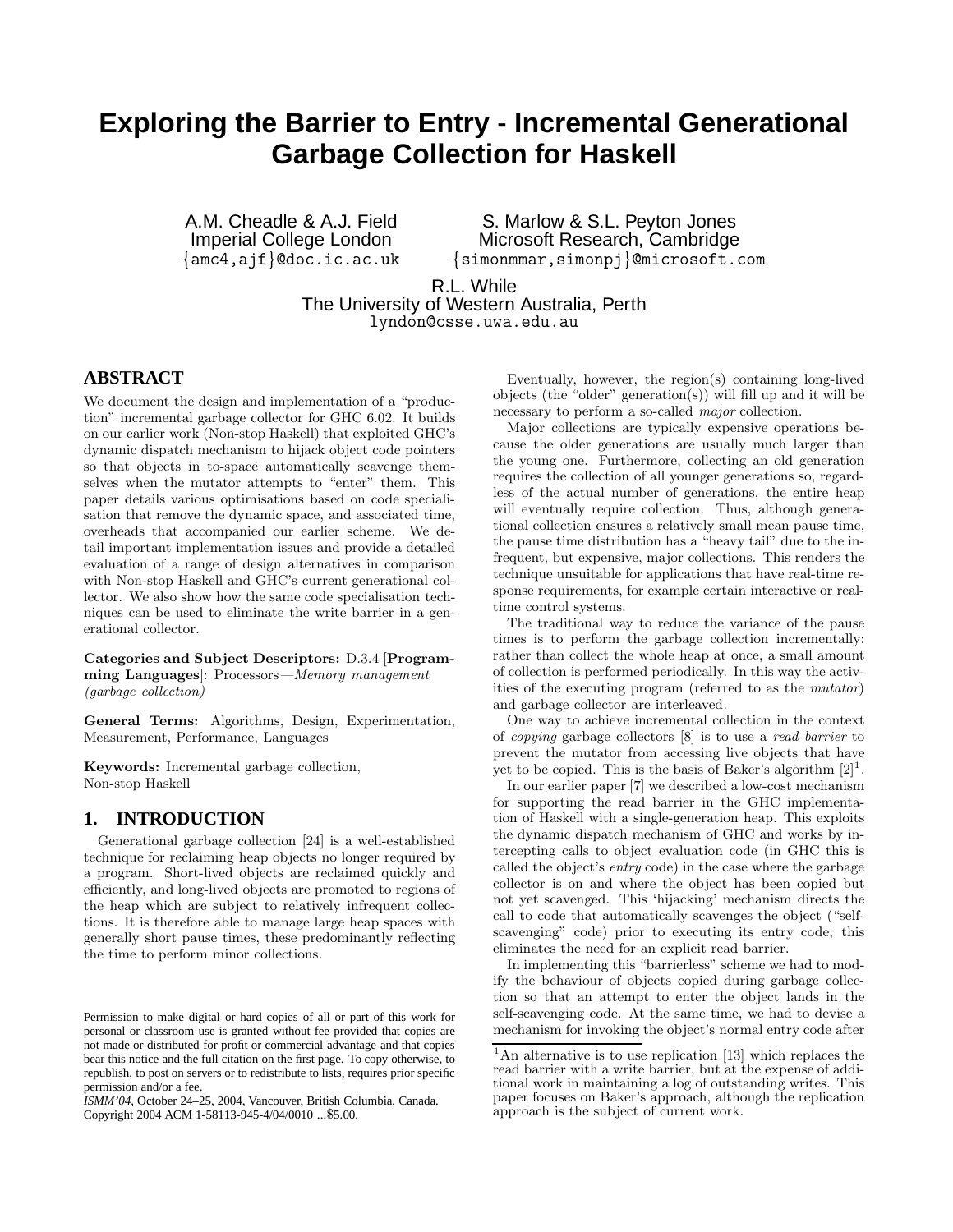execution of the self-scavenging code. We chose to do this by augmenting copied objects with an extra word which retains a reference to the original object entry code after the entry code pointer has been hijacked. This extra word comes at a price: in addition to the overhead of managing it, it also influences the way memory is used. For example, in a fixedsize heap a space overhead reduces the amount of memory available for new object allocation which can reduce the average time between garbage collections and increase the total number of collections.

An alternative approach is to build, at compile time, specialised entry code for each object type that comes in two flavours: one that executes normal object entry code and one that first scavenges the object and then executes its entry code. This eliminates the need for the extra word as we can simply flip from one to the other when the object is copied during garbage collection. The cost is an increase in the size of the static program code (code bloat).

The main objective of this paper is to detail how this code specialisation can be made to work in practice and to evaluate the effect of removing the dynamic space overhead on both the mutator and garbage collector. Although the idea is simple in principle it interacts in various subtle ways with GHC.

Specialisation also facilitates other optimisations, for example the elimination of the write barrier associated with generational collectors. We show how the basic scheme can be extended to do this, although in the end we chose not to implement the extension as the average performance gain is shown to be small in practice. However, for collectors with a more expensive write barrier, or write-intensive applications, one might consider the optimisation worthwhile.

Experimental evaluation shows that a modest increase in static code size (25% over and above stop-and-copy and an additional 15% over our earlier implementation of Non-stop Haskell) buys us an incremental generational collector that increases average execution time by a modest 4.5% and reduces it by 3.5% compared with stop-and-copy and Non-stop Haskell respectively, for our chosen benchmarks. Our solution is a compromise that exploits specialisation to remove the expensive read barrier but retains the write barrier to yield an acceptable overhead in the static code size.

The paper makes the following contributions:

- We describe how to eliminate the read barrier in GHC using object specialisation and compare it to our previous scheme which pays a space overhead on all copied heap objects (Section 3).
- We present performance results for various incremental generational schemes, focusing in particular on execution-time overheads, pause time distribution and mutator progress (Section 4).
- We report and explain unusual pathological behaviour observed in some benchmarks whilst running an incremental collector and show that execution times can sometimes be reduced by a substantial factor when compared with stop-and-copy. We believe this is the first time such behaviour has been reported in respect of incremental collection (Section 4.3).
- We describe how to use specialisation to eliminate the write barrier associated with generational collection

and compare the approach with that proposed by Rojemo in [16] (Section 5).

# **2. BACKGROUND**

We assume that the reader is familiar with Baker's incremental collection algorithm [2] and the fundamentals of generational garbage collection [24]. However, we review some notation.

In this paper we assume that all collection is performed by copying live objects from a from-space to a to-space. In Baker's algorithm copying is synonymous with evacuation. Evacuated objects are scavenged incrementally and the set of objects that have been evacuated but not scavenged constitute the collector queue.

A read barrier is required on each object access to ensure that objects in from-space are copied to to-space before the mutator is allowed to access them. A significant component of this barrier code is a test that first determines whether the garbage collector is on (GC-ON) before applying the from-space test.

In generational collection we shall assume in the discussions that follow that there are just two generations: the young generation and the old generation, although our implementations can be configured to handle an arbitrary number of generations. We assume that objects are aged in accordance with the number of collections they survive. We distinguish object tenuring, the process of ageing an object within a generation, from object *promotion*, whereby an object is deemed sufficiently old for it to be relocated to the next oldest generation.

The remainder of this section focuses on the implementation platform that is the subject of this paper.

#### **2.1 GHC and the STG-machine**

GHC (the Glasgow Haskell Compiler) implements the Spineless Tagless G-machine (STG) [21, 18, 19], which is a model for the compilation of lazy functional languages.

In the STG-machine every program object is represented as a closure. The first field of each closure is a pointer to statically-allocated entry code, above which sits an info table that contains static information relating to the object's type, notably its layout. An example is shown in Figure 1 for an object with four fields, the first two of which are pointers (pointers always precede non-pointers). The layout information is used by the collector when evacuating and scavenging the closure.



Figure 1: Closure layout of four fields – two pointers followed by two immediate values.

Some closures represent functions; their entry code is simply the code to execute when the function is called. Others represent constructors, such as list cells. Their entry code returns immediately with the returned value being the original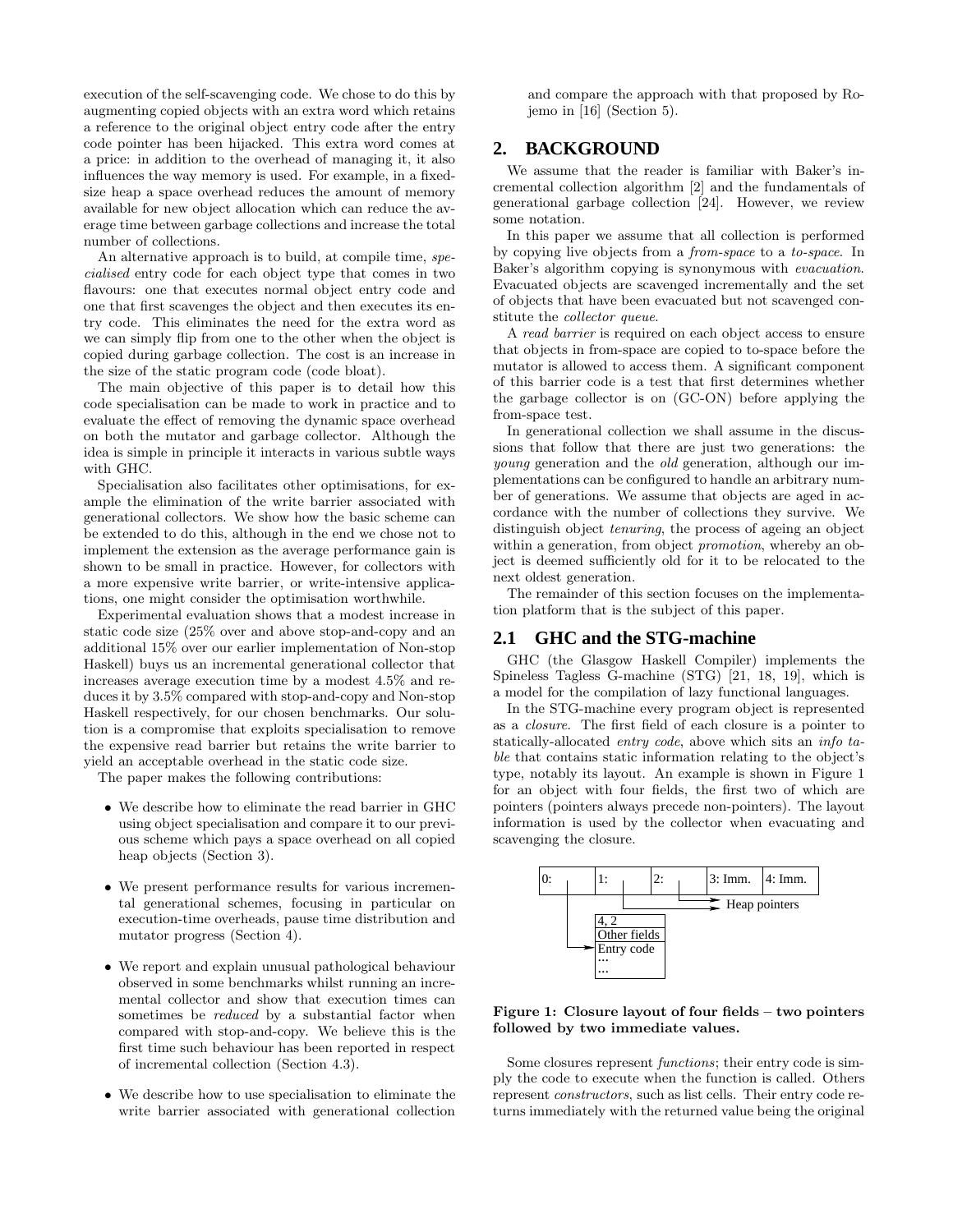closure (the closure and the list cell are one and the same). Some closures represent unevaluated expressions; these are known as thunks (or in some parlances as "suspensions" or "futures") and are the principal mechanism by which lazy evaluation is supported. When the value of a thunk is required, the mutator simply enters the thunk by jumping to its entry-code without testing whether it has already been evaluated. When the thunk has been evaluated it is overwritten with an indirection to its value. If the mutator tries to re-evaluate the thunk, the indirection is entered, landing the mutator in code that returns the value immediately.

Note that there is an inherent delay between a closure being entered for the first time and the closure being updated with its value. In a single-thread model, an attempt to enter a closure that has already been entered but not yet updated results in an infinite loop. To trap this, objects are marked as black holes when they are entered.

In GHC 6.02 closures representing function applications actually work in a slightly different way to thunks. Instead of blindly entering the function's entry code an explicit "apply" function first evaluates the function (recall that Haskell is higher-order) and then inspects the result to determine the function's arity. At this point it determines whether an exact call to the function can be made or whether a partial application must be constructed.

This mechanism is different to previous implementations of GHC and has important implications for the garbage collector, as we discuss in Section 3.3. Full details of the "eval/apply" mechanism can be found in [11].

The most important feature of the STG-machine for our purposes is that a closure has some control over its own operational behaviour, via its entry code pointer. We remark that this type of representation of heap objects is quite typical in object-oriented systems, except that the header word of an object typically points to a method table rather than to a single, distinguished method (our "entry code").

#### *2.1.1 Stacks and Update Frames*

In describing the various implementations it is important to understand the way GHC stacks operate. Each stack frame adopts the same layout convention as a closure, with its own info table pointer and entry code. The most frequently occurring frame is the activation record of a function and its associated return address. However, the stack also contains update frames which are pushed onto the stack when a closure is entered. The update frame contains a pointer to the closure. When the closure has been evaluated its corresponding update frame will be at the top of the stack. This is popped and the closure is updated with an indirection to its value. Control then passes to the stack frame underneath the update frame on the stack by entering it. All updateable thunks push an update frame as a result of executing their entry code – something we shall exploit later on.

#### *2.1.2 Generational Collection in GHC*

Generational garbage collectors have been studied extensively in the context of lazy functional languages [17, 22, 16]; the most recent releases of GHC use a generational garbage collector. The key point is that new references from the old to young generation (by 'new' we mean references that appear after an object is promoted) can come about only when a thunk is updated with its value – recall that there is no explicit assignment in Haskell! Thus, the write barrier is implemented in software by planting test code around each update.

There have been numerous studies on tenuring/promotion strategies, generation sizing and number [1, 10, 23, 9, 26, 27, 17, 16]. The conclusion is that in practice only a few generations and distinct tenure ages (steps) are necessary. GHC defaults to two generations and two tenuring steps, although these can be changed.

#### **2.2 Non-stop Haskell**

We presented in [7] an incremental collector for Haskell that cheaply implements the read-barrier invariant: all pointers accessible by the mutator point to to-space. It works by arranging for a closure to be scavenged if it is entered while it is on the collector queue by "hijacking" its info pointer: when a closure is evacuated, its info pointer is replaced by a pointer to code that first scavenges the closure before entering it. We referred to this as "self-scavenging" code. In our prototype implementation the original info pointer is remembered in an extra header word, Word –1, in the evacuated copy of the closure itself, as illustrated in Figure 2.



Figure 2: An evacuated closure in Non-stop Haskell.

After evacuation, the closure will either be entered by the mutator or scavenged by the garbage collector. If the closure is entered by the mutator first, the mutator executes the selfscavenging code. This code uses the layout info accessed via Word  $-1$  to scavenge the closure, restores the original info pointer to Word 0, and then enters the closure as it originally expected. The garbage collector will eventually reach the closure, but as Word 0 no longer points to self-scavenging code, it knows that the closure has already been scavenged and so does nothing. If the closure is reached by the garbage collector first, the garbage collector scavenges the closure, again using the layout information accessed via Word –1. It also copies the original info pointer back to Word 0, so that if the closure is eventually entered, entry code is executed in the normal way. In effect, the two segments of scavenging code co-operate to guarantee that the closure is scavenged exactly once before it is entered.

The key benefit of modifying the object's behaviour depending on its status, rather than explicitly querying the object's status, is that execution proceeds normally, i.e. with no overhead, when the garbage collector is off.

#### *2.2.1 Invoking the Scavenger*

GHC has a block-allocated memory system with a default block size of 4KB. We explored two levels of granularity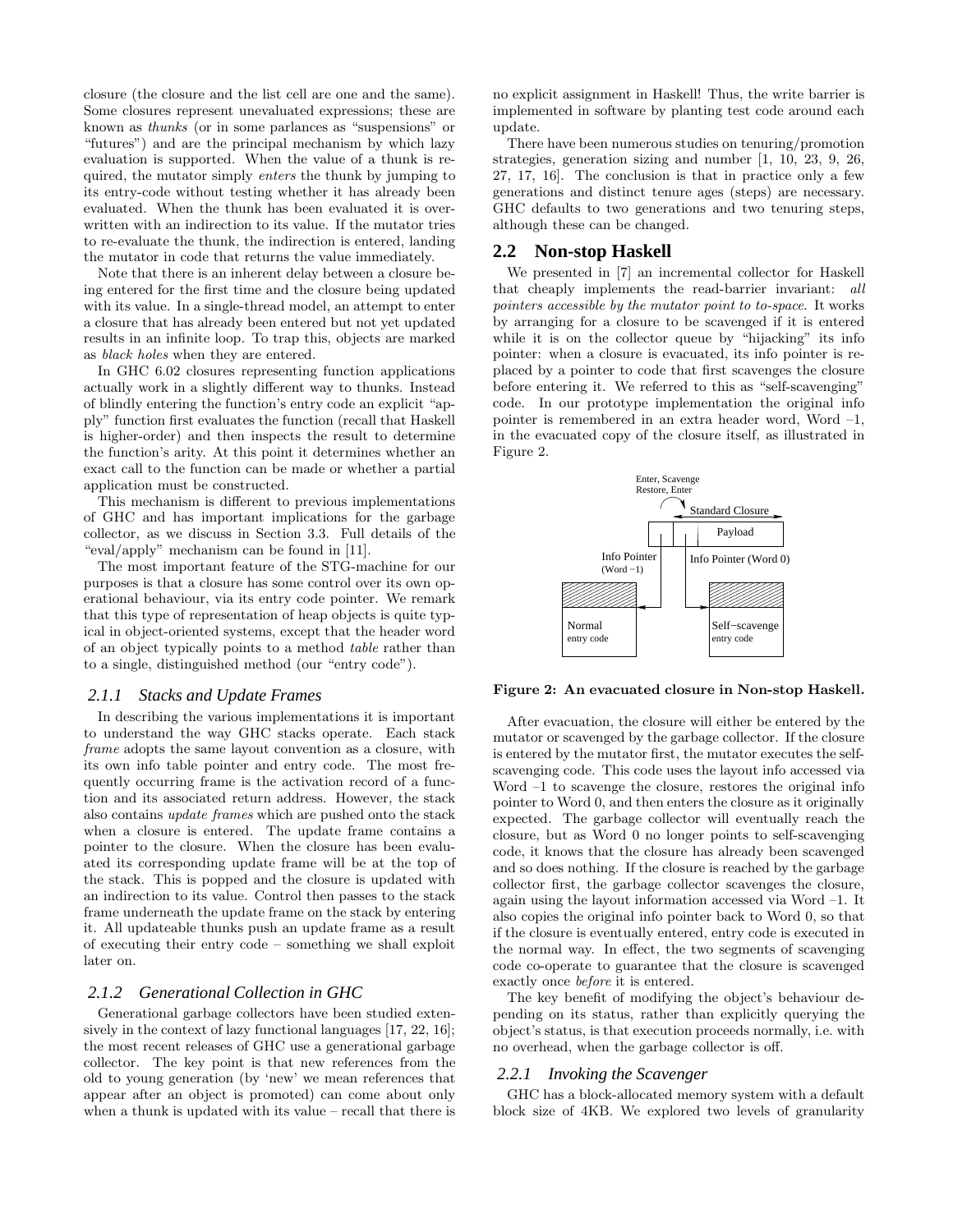at which to perform incremental scavenging during garbage collection. The first invokes the scavenger at each object allocation – the object allocation code is inlined with additional code which first tests whether the collector is on and then, if it is, invokes the scavenger before allocating space for the object. The second plants the same code in the runtime system at the point where a new memory *block* is allocated. By scavenging at each block allocation the mutator does more work between pauses at the expense of increased mean pause times (the scavenger also has to do more work to keep up). In this paper we again evaluate both options.

#### *2.2.2 Incremental Stack Scavenging*

At the start of a garbage collection cycle all objects in the root set are evacuated so that all immediately accessible objects are in to-space (the read-barrier or to-space invariant). The simplest mechanism that enforces this invariant is to scavenge the entire stack at the start of the collection cycle, but this leads to an unbounded pause. The alternative, is to place a read barrier on stack pop operations, which adds further significant overhead. We devised a cheap means of scavenging the stack incrementally, this time hijacking the return addresses in update frames which are interspersed among the regular frames on the stack. These update frames have a fixed return address. We scavenge all the stack frames between one update frame and the one below, replacing the return address in the latter with a self-scavenging return address. This self-scavenging code scavenges the next group of frames, before jumping to the normal, generic, update code.

Since update frames could, in principle, be far apart, pause times could be long, although this case is rare in practice. Later, we show how moving to the eval/apply model of function application in GHC 6.02 enables the same hijacking trick to be applied between adjacent stack frames, rather than between arbitrarily-spaced update frames.

# **3. OBJECT SPECIALISATION**

The principal disadvantage of our Non-stop Haskell collector is that there is a one-word overhead on all objects that survive at least one garbage collection (all objects are either copied to the young generation to-space or are promoted). This extra word must be allocated and managed during garbage collection which carries an overhead in its own right. Furthermore, it can have an indirect effect on the behaviour of the collector. For instance, in a fixed-size heap the overhead reduces the amount of space available for new allocations which can reduce the mean time between garbage collections and hence increase the total number of garbage collections. On the other hand, with a variable heap sizing policy, where the amount of free space is a function of the space occupied by live data, the overhead can work the other way. We discuss the various trade-offs on garbage collection in detail in Section 4. For now we focus on removing the extra word to eliminate the management costs.

#### **3.1 Removing Dynamic Overhead**

We now show how the dynamic space overhead can be eliminated by object specialisation. This gives us the opportunity to evaluate the effect that dynamic space overheads have on program execution time in general.

The idea is simple: instead of employing generic code to perform actions like self-scavenging, and using additional space in the heap to remember the object's original entry

code, we instead modify the compiler so that for each closure type, in addition to generating its usual info table and entry code, we build one or more "specialised" versions that modify the object's usual behaviour when entered.

For each closure type we generate one additional variant. This inlines generic "self-scavenging" code with a duplicate copy of the standard entry code (but see Section 3.2 below). Info tables are extended with an extra field to contain a reference to their partner, i.e. the standard info table contains a reference to the self-scavenging info table and vice versa. The scheme is identical to the original, but now instead of copying the standard info pointer to Word –1 on evacuation, we simply replace it with its partner's (i.e. self-scavenging) info pointer. This obviates the need for Word –1. On scavenging, we do the reverse, thus restoring the standard info pointer. Notice that the static data that sits above the object's entry code must carry a pointer to the object's partner in order to facilitate this flipping of code pointers.

This new scheme is pictured in Figure 3. This scheme has replaced the runtime space overhead with a slight increase in compilation time and code space; both info table and entry code are stored in the text segment.



Figure 3: Object Specialisation

#### **3.2 Entry Code Duplication vs Inlining**

Note that in the diagram, each partner is shown with an identical inlined copy of the object's original entry code. Of course, we could replace one of these by a direct jump to the other, thus reducing the space overhead at the expense of additional instruction execution (JUMP). Although we do not expect much difference in execution time we evaluate both variants of this mechanism in Section 4.

#### **3.3 Implications of Eval/Apply**

Recall from Section 2.1 that GHC 6.02 uses an eval/apply model of function application. Because "apply" is a generic operation, it must explicitly inspect the type tag of the closure and its arity. From the point of view of the garbage collector it is at this point that we must ensure the closure has been scavenged, in order to maintain the to-space invariant. The key difference between GHC's previous "push/enter" model, and eval/apply is that in the latter functions are not actually "self"-scavenging in the above sense since the scavenging is performed by the apply function based on the object's type tag. For sure, we could make them so and simply arrange for the apply function to enter self-scavenging code, but there is nothing to be gained.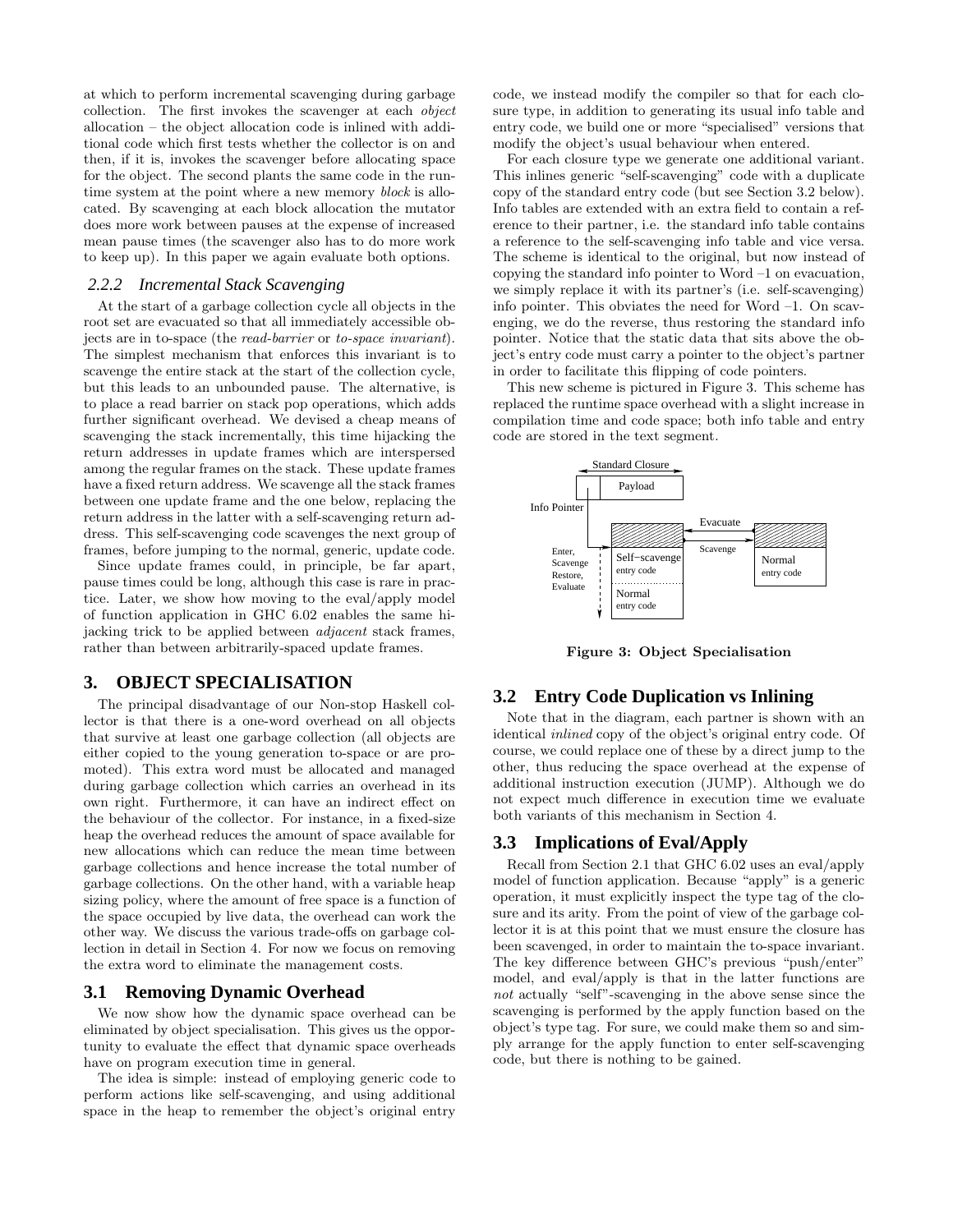# **3.4 Stack Scavenging**

One of the consequences of the eval/apply model is that the stack now consists solely of stack frames. In the push/enter model the stack is also littered with pending argument sections (arguments pushed in preparation for a function call). Using eval/apply it is therefore possible to "walk" the stack *cheaply* one frame at a time, something that is not possible in the push/enter scheme.

In our implementation of Non-stop Haskell we could not scavenge the stack one frame at a time; the only stack object whose return address we could safely hijack was the next update frame on the stack (refer back to Section 2.2.2). Although updates in GHC are quite common, the amount of work required to scavenge between adjacent update frames (a "unit" of stack scavenging work) was impossible to bound. In the eval/apply scheme the maximum amount of work is determined by the largest allowable stack frame, which is fixed in GHC at 1KB. This provides a hard bound on the time taken to perform one "unit" of stack scavenging work.

Given that the stack really is just like a collection of closures do we need to specialise the entry code for these stack frames in order to make the stack scavenging incremental? No, because the stack is accessed linearly from the top down. To hijack the return address of the frame below we just need a single extra word (e.g. a register) to remember the original info pointer of the frame that is the latest to be hijacked. We cannot do the same in the heap as the heap objects are subject to random access.

#### **3.5 Slop Objects**

When a closure is updated it is (always) replaced by an indirection to the closure's value. Because the indirection may be smaller than the original closure, the scavenger has to be able to cope with the remaining "slop", i.e. the now unused memory within the original closure. In short, the scavenger must know how to skip this dead space in order to arrive at the next valid object in the collector queue.

Note, that for the stop-and-copy collector this issue of slop does not exist – the scavenger does not scavenge fromspace where slop exists. Furthermore, the collection cycle is instantaneous with respect to mutator execution, and so it is not possible for an evacuated object to be updated before it is processed by the scavenger.

If we use the extra word, the scavenger can always determine the size of the original closure since its info table will be accessible from the object's original info pointer at Word –1. With object specialisation, this information is lost: when the scavenger has processed the updated version of the object it has no idea whether there is any dead space following the object, let alone how much. We solve this problem by creating a special "dummy" object – a slop object – which looks to the scavenger like a normal object whose size is that of the dead space created by the update and whose payload contains no pointer fields. When the scavenger encounters a slop object the effect is to skip immediately to the next object in the collector queue. This is illustrated in Figure 4.

We do not want to build slop objects on the fly, so to make "slopping" fast for the vast majority of cases we predefine eight special slop objects, one for each slop size from 1 to 8. A generic slop object is constructed dynamically for all other cases whose payload contains the slop size. This is more expensive but it very rarely required (we did not



Figure 4: Slopping in to-space.

observe it at all in the benchmarks we used for evaluation). Note that slop objects will never be entered – only the layout information is ever used – so the entry code for each is null. Figure 4 shows the situation after the object's update code has overwritten the original object with an indirection and the remaining dead space with a pointer to one of the eight predefined slop objects – the seventh in this case as the dead space comprises seven words.

Note also, that indirections contain a third word that is used to chain indirections into a list in each old generation. This forms a generation's *remembered set* – a list of old to younger generation references. This spare slot is also present in indirections in the new generation, but is never used. In short, we do not have to arrange for special indirections in the young and old generations.

Recall that slop objects are only required in to-space, since this is the only place the scavenger visits. We can therefore avoid slopping altogether in from-space by suitably specialising the entry code for objects after they have been evacuated. However, because slopping in our implementation is very fast – a single word assignment in almost all cases – the performance benefits of such specialisation turns out to be negligible (see Section 4).

#### **3.6 Fast Entry**

The crucial property on which our scheme depends is that every object is entered before it is used. However, GHC sometimes short-circuits this behaviour. Consider this function:

#### f  $x = 1$ et {  $g y = x+y$  } in ( $g 3, g 4$ )

The function g will be represented by a dynamicallyallocated function closure, capturing its free variable x. At the call sites, GHC knows statically what code will be executed, so instead of entering the closure for g, it simply loads a pointer to g into a register, and the argument (3 or 4) into another, and jumps directly to g's code.

Notice that this only applies for dynamically-allocated function closures. For example, the function f also has a closure, but it is allocated statically, and captures no free variables. Hence it does not need to be scavenged, so calls to f can still be optimised into direct jumps.

In non-stop Haskell, the optimisation fails, because we must be sure to scavenge g's closure before using it. The simple solution, which we adopt, is to turn off the optimisation. It turns out (as we show in Section 4 below) that this has a performance cost of less than 2%.

### **4. EVALUATION**

To evaluate the various schemes we have implemented each of them in the current version of GHC (6.02). We selected 36 benchmark applications from the "nofib" suite [14]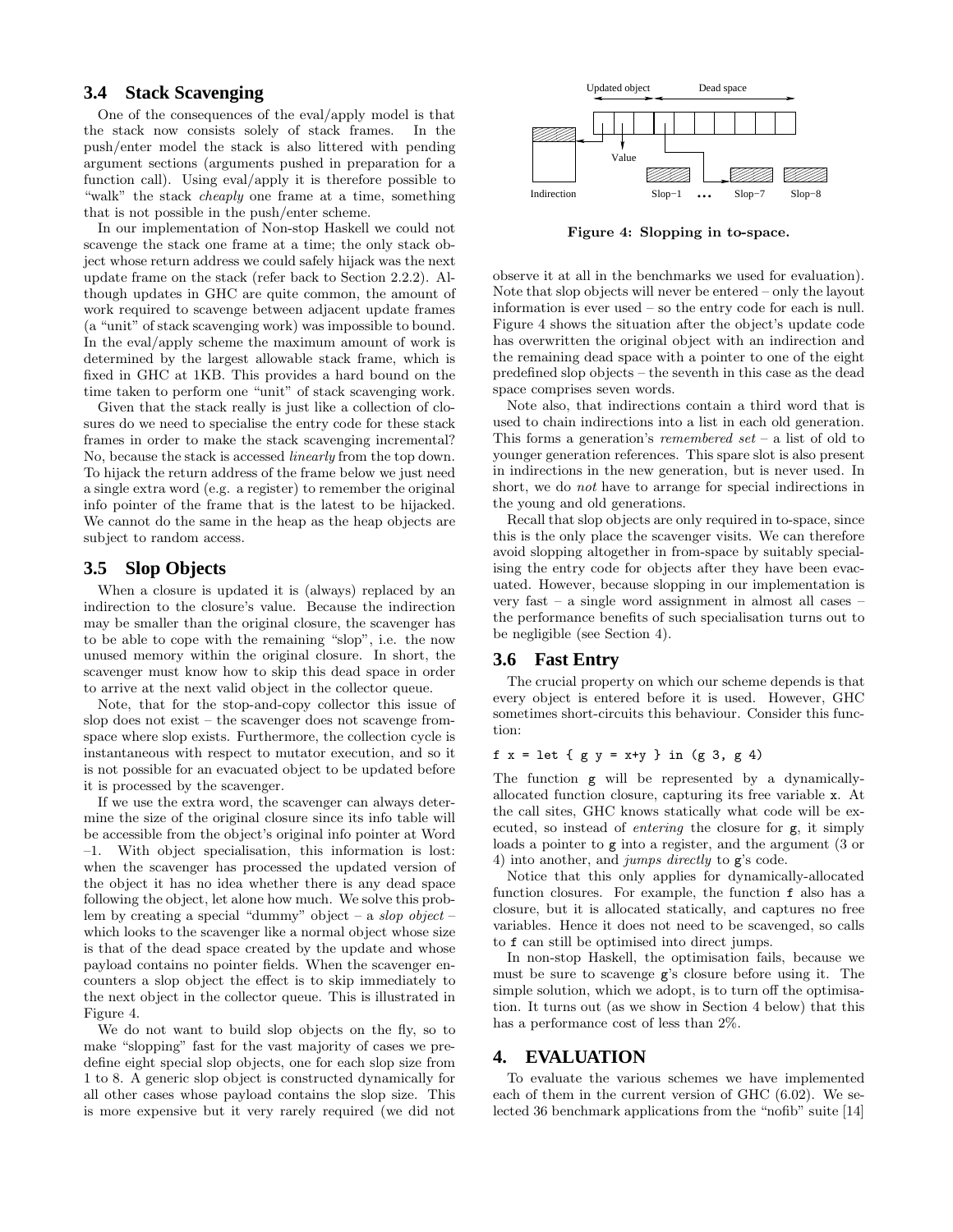– see below for an explanation of the ones selected – and conducted a series of experiments using both the complete set and, for more detailed analysis, a selection of eight of the applications that exhibit a range of behaviours. Benchmarks for the incremental collectors were executed on a 400MHz Celeron with 1GB RAM, a 128K level-2 cache, a 16KB instruction cache and a 16KB, 4-way set-associative level-1 data cache with 32-byte lines. The write barrier experiments were run on a 500MHz Pentium III processor with a 512K level-2 cache and identical level-1 cache, associtivity and line size specifications. The systems ran SUSE Linux 9.0 with 2.6.4 kernels in single-user mode. We deliberately chose slow machines in order to increase the execution times and reduce their variance. All results reported are averages taken over five runs and are expressed as overheads with respect to reference data. At the bottom of each table we show the minimum, maximum and (geometric) mean overhead taken over all 36 benchmarks.

In evaluating the various schemes we focus particular attention on the following questions:

- 1. What is the overhead on the mutator execution time (Section 4.1) and code bloat (Section 4.1.1) of each of the various schemes?
- 2. How do the various collectors perform in a singlegeneration heap? In particular, how does the dynamic one-word overhead on each copied object in our original Non-stop Haskell scheme affect the behaviour of the mutator and garbage collector (Section 4.2)?
- 3. In moving to a generational scheme how much can be gained by the various optimisations that accrue from specialisation (Section 4.4)? Supplementary to this, is it worth trying to eliminate the write barrier (Section 4.6)?
- 4. How does incremental collection change the distribution of the pause times in a generational collector (Section 4.5)? In answering this question we also wish to consider minimum mutator utilisation [5] which is a measure of the amount of useful work the mutator performs in a given "window" of time.

#### **4.1 Baseline Overheads**

We begin by analysing the overheads imposed on the mutator by the various schemes. To do this we ran each of the benchmarks in the nofib suite and selected a subset of 36 that, appropriately parameterised, satisfied the following two conditions: 1. They terminated without garbage collection using a 1GB fixed-size heap on the reference platform, 2. They executed for a sufficiently long time (at least 5 seconds, the majority much longer) to enable reasonably consistent and accurate timings to be made.

The results are shown in Table 1 for GHC's singlegeneration stop-and-copy collector (REF), the same with fast entry points turned off (REF\*) (see Section 3.6), the traditional Baker algorithm with an explicit read barrier (BAK), our previous 'Non-stop Haskell' collector (NSH), the new variant of NSH with object specialisation and shared entry code (SPS) and the same but with inlined entry code (SPI). For the last four, we report results where incremental scavenging takes place on every mutator object allocation  $(-A)$  and every new memory block allocation  $(-B)$ see Section 2.2.1. We list individual results for the eight benchmarks selected, in addition to averages taken over the whole benchmark suite. We report average overheads, but not average execution time. A positive overhead represents a slow-down.

For the two variants of Baker's read barrier scheme, the overheads come from:

- The need to test whether the collector is on  $(GC-ON)$ at each allocation and at each object reference (Section 2).
- The test to see whether an object has been evacuated and/or scavenged at each object reference (Section 2).
- The fact that fast entry code must be turned off (Section 3.6)

Clearly, the overhead of the second of these will be higher if incremental scavenging occurs at each object allocation, rather than at each allocation of a new memory block (4K words in the current implementation). For the remaining collectors the overhead comes from the GC-ON test at each allocation and from turning off fast-entry points.

Taken over all benchmarks, turning off fast entry points costs on average just under 2% in execution time. The GC-ON test in NSH introduces a negligible additional overhead (less than 0.3%) when performed at each block allocation; when performed at each object allocation the overhead is more significant (around 2.6%). With no garbage collection the only difference between the code executed by the NSH, SPS and SPI variants is in respect of slop filling (Section 3.5). However, this introduces a very small overhead as the vast majority of useful slop objects (covering object sizes 1–8) have been predefined (Figure 4).

Interestingly, although the code executed with the collector off is the same for both SPS and SPI, the measured times for SPI are slightly larger. We do not have a plausible explanation for this – experiments with Valgrind [25] do not show any significant change in the cache behaviour.

The individual benchmarks show significant variation in their behaviour. symalg is particularly unusual: this computes  $\sqrt{3}$  to 65000 significant figures and is almost totally dominated by the construction of new data representing the result, none of which is "revisited" by the program. The execution time is practically identical over all schemes. The variations in the table are largely attributable to measurement noise.

#### *4.1.1 Code Bloat*

The binary sizes are listed in Table 2. In our implementation of Baker's algorithm extra code is inlined around all object accesses to implement the read barrier. Code is also planted around each object allocation in the case of BAK-A that invokes the incremental scavenger during garbage collection. The same overhead is paid in NSH-A, SPS-A and SPI-A. For BAK-B (likewise the other -B variants) this code is attached to the block allocator in the run-time system so the additional code overheads are negligible.

For Non-stop Haskell the code bloat comes primarily from additional static code in the run-time system, including the code to perform incremental stack scavenging (1.8MB vs 280KB approximately). For larger binaries the overhead is proportionally smaller. For NSH-A the additional overhead comes from the additional code around each object allocation.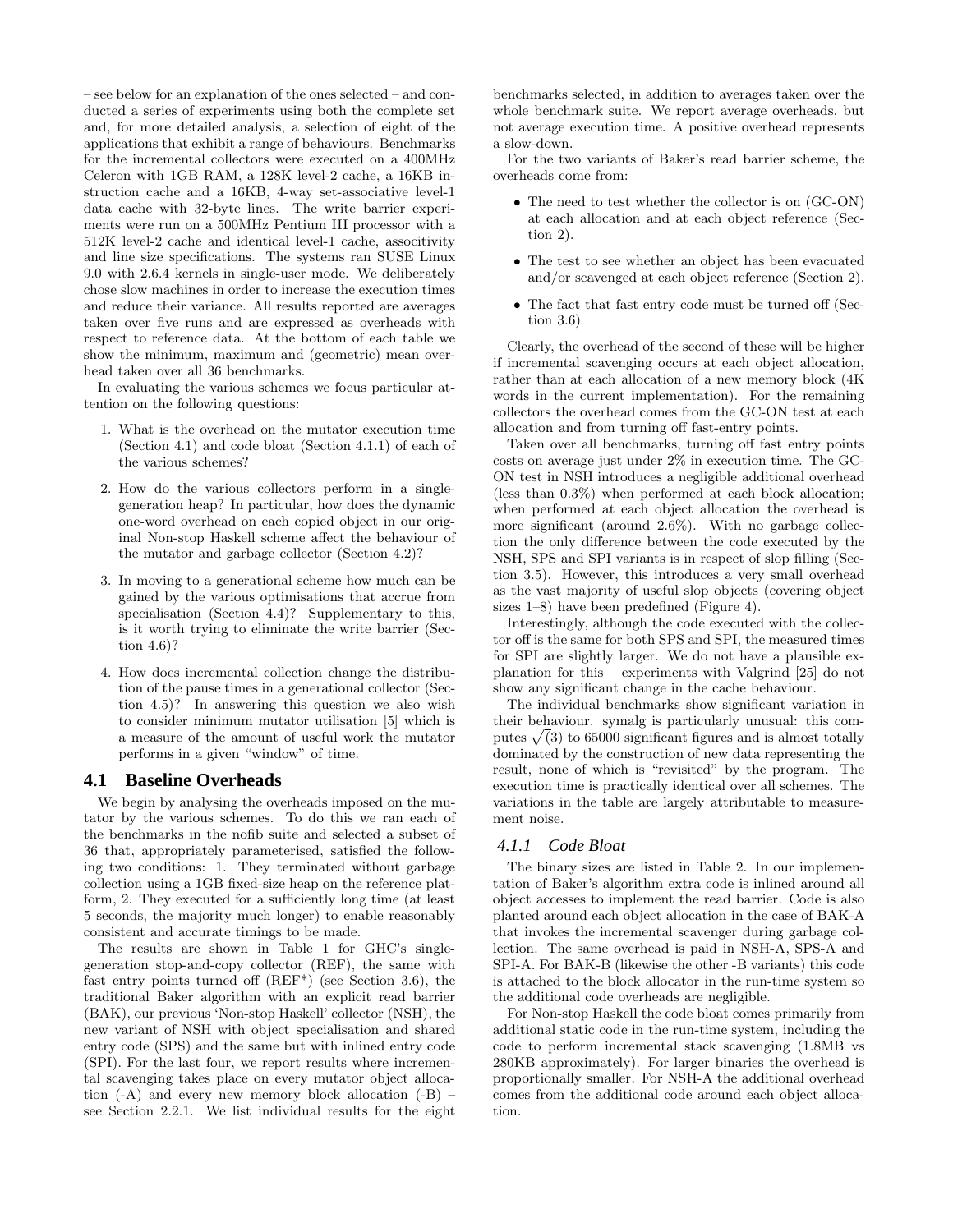| Application | REF   | $REF^*$  | $BAK-A$  | BAK-B    | NSH-A    | $\overline{\text{NSH-B}}$ | $SPS-A$  | $SPS-B$  | SPI-A           | SPI-B    |
|-------------|-------|----------|----------|----------|----------|---------------------------|----------|----------|-----------------|----------|
|             | (s)   | $(\%)$   | (%)      | (%)      | (%)      | (%)                       | (%)      | (%)      | $\mathscr{C}_0$ | (%)      |
| circsim     | 16.29 | $+1.04$  | $+38.31$ | $+37.51$ | $+4.85$  | $+1.47$                   | $+6.38$  | $+3.19$  | $+11.42$        | $+6.32$  |
| constraints | 18.33 | $+3.38$  | $+53.96$ | $+50.52$ | $+5.54$  | $+2.45$                   | $+9.98$  | $+7.36$  | 10.69           | $+7.58$  |
| lambda      | 26.01 | $+0.88$  | $+36.91$ | $+35.22$ | $+2.61$  | $+1.73$                   | $+4.15$  | $+4.27$  | $+5.42$         | $+1.31$  |
| lcss        | 19.40 | $-1.60$  | $+31.13$ | $+31.34$ | $-0.62$  | $-3.40$                   | $+1.34$  | $-1.29$  | $-0.46$         | $-0.82$  |
| <b>SCS</b>  | 23.17 | $+3.88$  | $+32.50$ | $+28.96$ | $+6.34$  | $+4.96$                   | $+5.83$  | $+4.88$  | $+8.42$         | $+5.70$  |
| symalg      | 33.86 | $-0.15$  | $-0.24$  | $-0.03$  | $+0.18$  | $-0.27$                   | $+0.41$  | $+0.21$  | $+0.00$         | $-0.15$  |
| waye4main   | 51.95 | $+1.12$  | $+58.79$ | $+56.13$ | $+2.69$  | $+2.00$                   | $+6.16$  | $+2.93$  | $+4.47$         | $+2.16$  |
| x2n1        | 22.56 | $+0.09$  | $+55.41$ | $+53.86$ | $+4.21$  | $-0.18$                   | $+5.76$  | $+1.60$  | $+5.27$         | $+1.73$  |
| $Min\ 36$   |       | $-1.71$  | $-0.24$  | $-0.03$  | $-0.62$  | $-3.40$                   | $-3.10$  | $-1.29$  | $-0.46$         | $-1.13$  |
| Max 36      |       | $+20.45$ | $+84.64$ | $+82.63$ | $+26.10$ | $+21.91$                  | $+31.08$ | $+25.17$ | $+43.63$        | $+25.03$ |
| ALL 36      |       | $+1.99$  | $+39.20$ | $+37.22$ | $+4.61$  | $+2.28$                   | $+6.54$  | $+3.84$  | $+7.10$         | $+3.78$  |

Table 1: Mutator overheads reported as a percentage overhead on GHC 6.02 execution times (REF) with no garbage collection

For the specialised code versions the overheads are primarily due to the additional entry code variants associated with each object type. Once again, the code bloat in the -A versions is higher than that in the -B versions because of the additional object allocation code, as we would expect.

#### **Dynamic Space Overhead** 4.2

Having two implementations of the barrierless Baker scheme, with and without a one-word space overhead on copied objects, gives us the opportunity to investigate the effects of dynamic space overheads. Recall that newlyallocated objects do not carry the overhead. We now explore the effects in practice.

We work with our original non-stop Haskell (NSH) scheme with the dynamic space overhead on copied (to-space) objects. However, we did not want the incremental nature of the NSH collector to interfere with the experiment - some extremely subtle effects can be observed when switching from stop-and-copy to incremental as we shall see shortly. We therefore removed the "return" instruction from the incremental scavenger so that the garbage collector actually completes in one go, essentially making the collector nonincremental. This enables us to focus on the effect of the space overhead independently of the issue of incrementality.

One further point must be understood before we proceed. All of GHC's collectors use a dynamic sizing policy which allocates free space for newly-allocated objects (the  $nursery$ ) in accordance with the amount of live data at the end of the previous collector cycle. In other words, GHC does not work with a fixed-size heap. The default is to allocate twice as much nursery space as there is live data, with a view to keeping the residency at around  $33\%$  on average. However, the *minimum* nursery size is 256KB so the average residency may be smaller for some applications.

If each copied object carries a space overhead we create the illusion that the residency is larger than it really is, or rather, otherwise would be. Thus, the collector will allocate more nursery space than it would otherwise. This increases the mean time between garbage collections and hence reduces the average total number of garbage collections. This effect is countered somewhat by the 256KB minimum nursery size as we explain below.

Note that the increased memory usage per object can either be thought of as increasing the GC overhead per unit memory, or increasing the memory demand per unit runtime.

To explore the effect that the overhead has in practice, we therefore built an *adjusted* variant of NSH (NSH-1) that subtracts the overhead from the total amount of live data before sizing the nursery. The number of garbage collections performed by this variant should now be the same as that of a baseline stop-and-copy collector  $-$  we were able to verify this as we had made the NSH-1 variant non-incremental for the experiment.

What about a fixed-size heap, i.e. where memory is constrained? This would essentially *reduce* the nursery size compared with stop-and-copy. We could rework the GHC runtime system to do this. However we instead simulate the effect qualitatively in the context of dynamic nursery sizing by building a second variant of NSH that subtracts twice the overhead from the total amount of live data before sizing the nursery.

The results are summarised in Table 3. The average object size for our benchmarks is around 3.3 words so the space overhead is around 30% on all copied objects. This suggests that NSH (NSH-2) should reduce (increase) the number of garbage collections by around 30% when compared to NHS-1. However, the 256KB minimum nursery size reduces the effect somewhat. If there is less than 128KB of live data all three variants will allocate the same size nursery (256KB). We would therefore expect the average reduction/increase in garbage collections to be rather less than  $30\%$ , indeed the observed averages are  $-13.57\%$  and  $+19.19\%$ . For applications whose working set is less than 128KB all three variants will behave identically; we see this on a number of the smaller benchmarks.

| Application | $\overline{\text{NSH-1}}$ | $\nabla$ SH               | NSH-2            |
|-------------|---------------------------|---------------------------|------------------|
| circsim     | 69                        | $\overline{57}$ (-17.39%) | $88 (+27.54\%)$  |
| constraints | 50                        | 40 $(-20.00\%)$           | $70 (+40.00\%)$  |
| lambda.     | 94                        | 65 $(-30.85\%)$           | 145 $(+54.25%)$  |
| <i>css</i>  | 450                       | $207 (-54.00\%)$          | $350 (-22.22\%)$ |
| <b>SCS</b>  | 561                       | 560 $(-0.18\%)$           | 648 $(+15.51\%)$ |
| symalg      | 3764                      | 3764 $(+0.00\%)$          | 3764 $(+0.00\%)$ |
| wave4main   | 298                       | $295(-1.01\%)$            | $306 (+2.68\%)$  |
| x2n1        | 226                       | $187 (-17.26\%)$          | 286 $(+26.55%)$  |

Table 3: Number of garbage collections for NSH, NSH-1 and NSH-2

#### **4.3** Incremental Collector Performance

We now consider raw performance of the various incremental collectors in comparison with the baseline stop-andcopy collector, for a single generation. Note in particular that the NSH implementation is the unadjusted version we do not correct for the dynamic space overhead when sizing the nursery.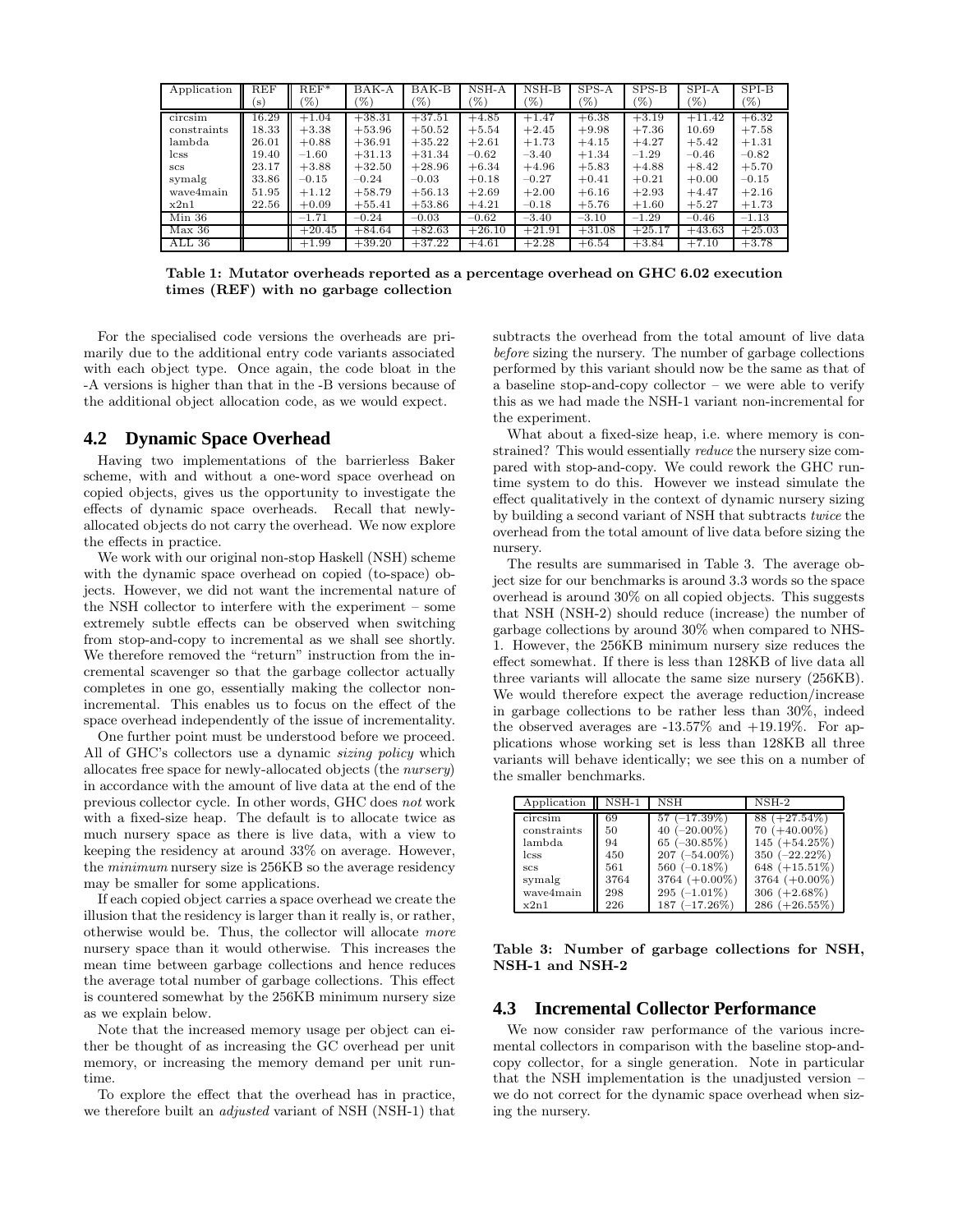| Application | $_{\rm REF}$ | $REF^*$ | $BAK-A$  | BAK-B   | NSH-A    | $NSH-B$  | $SPS-A$  | $SPS-B$  | SPI-A    | SPI-B         |
|-------------|--------------|---------|----------|---------|----------|----------|----------|----------|----------|---------------|
|             | [KB]         | '%)     | (%)      | $(\%)$  | $(\%)$   | (%)      | $(\%)$   | '%)      | $(\%)$   | $\frac{9}{6}$ |
| circsim     | 299          | $+0.00$ | $+12.95$ | $+8.46$ | $+13.56$ | $+9.09$  | $+30.56$ | $+26.06$ | $+43.46$ | $+38.33$      |
| lcss        | 249          | $+0.03$ | $+12.72$ | $+8.46$ | $+15.16$ | $+10.72$ | $+30.18$ | $+25.92$ | $+41.28$ | $+36.42$      |
| symalg      | 444          | $+0.00$ | $+12.99$ | $+7.92$ | $+11.10$ | $+6.04$  | $+27.94$ | $+22.82$ | $+40.59$ | $+34.70$      |
| wave4main   | 209          | $+0.04$ | $+13.11$ | $+9.23$ | $+16.84$ | $+7.10$  | $+29.28$ | $+25.45$ | $+39.20$ | $+34.71$      |
| x2n1        | 328          | $+0.00$ | $+12.74$ | $+8.21$ | $+12.76$ | $+8.24$  | $+28.30$ | $+23.77$ | $+39.03$ | $+33.95$      |
| Min 36      |              | $-0.02$ | $+11.82$ | $+7.24$ | $+8.60$  | $+2.77$  | $+27.14$ | $+22.08$ | $+37.85$ | $+32.17$      |
| Max 36      |              | $+0.14$ | $+14.36$ | $+9.28$ | $+19.16$ | $+15.60$ | $+30.56$ | $+26.79$ | $+47.49$ | $+40.35$      |
| ALL 36      |              | $+0.02$ | $+12.99$ | $+8.55$ | $+14.21$ | $+9.76$  | $+29.14$ | $+24.68$ | $+40.90$ | $+35.74$      |

Table 2: Code bloat reported as a percentage overhead on the stop-and-copy collector

For the two Baker variants, BAK-A and BAK-B, we report overheads for collectors without incremental stack scavengers. The stacks are scavenged in their entirety at the GC flip (see Section 2.2.2) – the addition of incremental stack scavengers would further degrade the performance of the collectors that already incur the highest overhead. All other collectors employ incremental stack scavengers. The results are presented in Table 4.

It is clear from the table that something quite unusual is going on. Averaging over all 36 benchmarks the incremental-B schemes are actually running faster than stop-and-copy. Closer inspection of the figures shows that some applications (bernoulli, gamteb, pic and symalg) exhibit substantial speed-ups  $(35-79\%)$  across all incremental variants. There are also significant outliers in the other direction (paraffins and scs, for example). Curiously, wave4main exhibits extreme speed- $ups$  across all  $-B$  variants and extreme slow $downs$  across all  $-A$  variants!

Because the effects are seen across the board it suggests that it is an artefact of the incremental nature of the garbage collector, rather than the idiosyncrasies of any particular implementation. Examination of the Valgrind cache traces reveals no obvious trend that might explain the differences.

It turns out that the extreme behaviours are attributable to two different aspects of incremental collector behaviour. The extreme speed-ups are an artefact of long-lived data and the fact that stop-and-copy collection happens instantaneously with respect to mutator execution. During incremental collection, data that must be retained by the stopand-copy collector is given the chance to die  $-$  specifically if the mutator updates the root of the data before the scavenger evacuates it. The greatest speed-ups are observed when 1. incremental collection cycles are long, 2. the lifetime of the data is slightly shorter than the incremental collection cycle, 3. the data is not in the *immediately* active portion of the mutator's working set and 4. death occurs before the scavenger evacuates it.

The extreme slow-downs are an artefact of incremental collection cycles that are *forced to completion*. The stopand-copy collector sizes the nursery based on the amount of live data at the end of the *current* cycle, while the incremental collector can only use that of the previous cycle. If the sizing policy does not size the nursery large enough for the collection of from-space to complete before the nursery is again exhausted, then the current cycle is forced to completion and a new cycle is started. This can result in the incremental collector doing significantly more work than the stop-and-copy collector.

One way to remedy this is to adjust the amount of work done at each allocation on the basis of forced completions in previous collector cycles. However, as GHC has a blockbased allocator, the most reliable solution is to allocate one or more extra blocks to the nursery as needed. This is a straightforward modification and has the added benefit that it enables us to provide hard bounds on the pause times (but see Section 6.1 below), although we have not had a chance to evaluate it in practice.

Intriguingly wave4main exhibits both of these traits. The incremental cycles are long and span 98% of the total execution time. When scavenging occurs at every block allocation, the scavenger is invoked much less frequently than at every allocation and the mutator evacuates objects in reference order  $-$  the immediately active portion of the working set. A large number of long-lived objects outside this portion die before the scavenger evacuates them. However, the scavenger that operates at every object allocation evacuates data in closure layout order and is invoked much more frequently. This results in the scavenger encountering the data that previously died off in this cycle and its evacuation. A high rate of allocation and increasing amount of live data compound the effect, resulting in a significant number of forced completion cycles. This significantly increases the amount of data copied during garbage collection.

Note that NSH performs well because the sizing policy incorporates the extra word in the live data calculations. In practice, the collector would never be chosen over an SPS or SPI collector. Instead, the sizing factor, a configurable parameter to the collector, would be adjusted to provide equivalent performance.

# **4.4 Incremental Generational Collectors**

We now investigate the raw performance of the various collectors with two generations and two steps per generation (GHC's current default configuration). This is of interest as it indicates the bottom line on performance that we would expect to see in a "production" environment. The results are shown in Table 5. The performance of each variant is expressed as an overhead on the execution time observed using GHC's baseline generational collector. Once again the results suggest that there is no advantage at all to infining entry code in each variant. Indeed the mutator overhead that accompanies the code bloat often leads to worse performance when compared to SPS that shares a single copy of each closures's original entry code.

An interesting observation is that the extreme behaviour we observed in the single-generation collectors is much diminished. This is because the nursery in the generational collector is of fixed size  $(256KB)$  so that the collection cycles are relatively small (point 1. above). This all but eliminates the pathological speed-ups. Furthermore, the longlived data is promoted to the older generation more quickly where garbage collection is less frequent; the extreme effects we saw earlier are altogether much less apparent.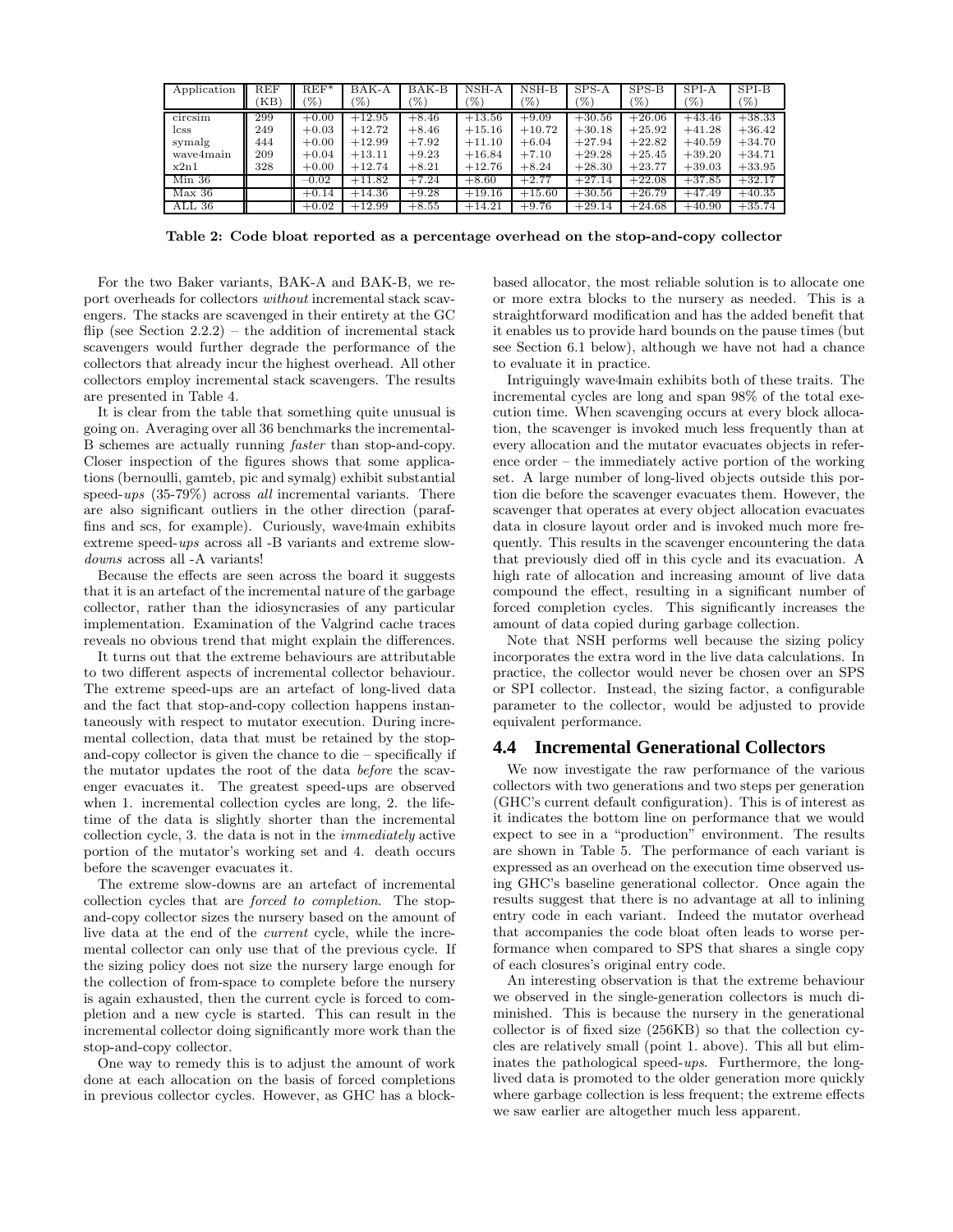| Application | <b>REF</b>     | $REF*$          | BAK-A     | BAK-B     | NSH-A    | $NSH-B$  | $SPS-A$  | $SPS-B$  | $SPI-A$  | $SPI-B$  |
|-------------|----------------|-----------------|-----------|-----------|----------|----------|----------|----------|----------|----------|
|             | $(\mathbf{s})$ | $\mathscr{C}_0$ | (%)       | (%)       | (%)      | '%)      | (%)      | $(\%)$   | (%)      | (%)      |
| circsim     | 45.42          | $-1.25$         | $+65.06$  | $+57.24$  | $+13.25$ | $+6.80$  | $+22.04$ | $+13.67$ | $+22.85$ | $+14.70$ |
| constraints | 50.09          | $+3.29$         | $+82.87$  | $+63.19$  | $+8.17$  | $+3.09$  | $+22.80$ | $+10.32$ | $+23.12$ | $+11.08$ |
| lambda      | 52.03          | $+3.50$         | $+93.47$  | $+57.89$  | $+15.47$ | $+2.08$  | $+20.51$ | $+4.36$  | $+21.72$ | $+3.77$  |
| lcss        | 51.41          | $-1.24$         | $+53.69$  | $+38.16$  | $+11.26$ | $+7.62$  | $+11.79$ | $+9.04$  | $+11.57$ | $+8.69$  |
| <b>SCS</b>  | 43.44          | $+3.15$         | $+99.88$  | $+93.62$  | $+86.26$ | $+69.66$ | $+58.40$ | $+50.41$ | $+63.61$ | $+57.14$ |
| symalg      | 76.19          | $+0.67$         | $-65.99$  | $-65.99$  | $-66.23$ | $-66.06$ | $-66.32$ | $-66.22$ | $-66.09$ | $-66.20$ |
| wave4main   | 509.24         | $-0.14$         | $+92.85$  | $-36.53$  | $+75.18$ | $-64.73$ | $+49.43$ | $-60.84$ | $+50.57$ | $-61.20$ |
| x2n1        | 45.56          | $-0.81$         | $+48.9$   | $+31.74$  | $+8.58$  | $-9.20$  | $+6.01$  | $+0.88$  | $+6.19$  | $-1.25$  |
| Min 36      |                | $-1.25$         | $-71.73$  | $-72.96$  | $-78.29$ | $-74.73$ | $-77.55$ | $-78.57$ | $-77.90$ | $-78.82$ |
| Max 36      |                | $+11.05$        | $+248.48$ | $+177.00$ | $+86.26$ | $+69.66$ | $+62.01$ | $+54.83$ | $+68.51$ | $+52.72$ |
| ALL 36      |                | $+1.53$         | $+41.98$  | $+26.37$  | $+3.45$  | $-5.58$  | $+4.73$  | $-6.03$  | $+4.65$  | $-7.68$  |

Table 4: Single-generation incremental collector performance as an overhead on baseline stop-and-copy (REF)

| Application | REF            | $REF^*$ | BAK-A    | BAK-B    | $NSH-A$  | $NSH-B$  | $SPS-A$  | $SPS-B$  | SPI-A    | $SPI-B$         |
|-------------|----------------|---------|----------|----------|----------|----------|----------|----------|----------|-----------------|
|             | $(\mathbf{s})$ | (%)     | (%)      | $(\%)$   | $(\%)$   | $\%$     | $(\%)$   | $\%$     | $(\%)$   | $\mathscr{C}_0$ |
| circsim     | 40.15          | $-2.19$ | $+24.46$ | $+22.76$ | $+16.06$ | $+13.05$ | $+7.95$  | $+4.48$  | $+9.94$  | $+7.10$         |
| constraints | 58.56          | $+1.42$ | $+19.02$ | $+16.96$ | $+10.86$ | $+9.90$  | $+6.11$  | $+3.48$  | $+7.67$  | $+4.80$         |
| lambda      | 46.92          | $+2.39$ | $+30.18$ | $+25.47$ | $+10.40$ | $+7.10$  | $+9.10$  | $+3.30$  | $+11.15$ | $+0.79$         |
| <i>css</i>  | 56.28          | $+3.86$ | $+42.36$ | $+33.26$ | $+20.84$ | $+16.12$ | $+14.23$ | $+7.11$  | $+15.05$ | $+7.43$         |
| SCS         | 31.75          | $+1.98$ | $+30.27$ | $+26.65$ | $+10.16$ | $+8.85$  | $+8.15$  | $+5.01$  | $+9.34$  | $+6.46$         |
| symalg      | 26.28          | $+0.08$ | $+7.08$  | $+0.46$  | $+9.13$  | $+0.76$  | $+8.30$  | $+0.61$  | $+8.53$  | $+1.56$         |
| wave4main   | 286.45         | $-0.76$ | $+10.56$ | $+10.88$ | $+4.53$  | $+5.55$  | $+4.50$  | $+5.85$  | $+4.41$  | $+6.04$         |
| x2n1        | 210.01         | $-2.87$ | $+6.33$  | $+4.96$  | $+10.59$ | $+7.63$  | $+8.82$  | $+9.76$  | $+8.99$  | $+10.66$        |
| $Min\ 36$   |                | $-3.33$ | $-0.11$  | $-0.08$  | $-4.04$  | $-3.40$  | $-3.10$  | $-2.54$  | $-3.21$  | $-2.31$         |
| Max 36      |                | $+8.33$ | $+79.14$ | $+76.57$ | $+26.02$ | $+27.76$ | $+23.49$ | $+20.45$ | $+17.88$ | $+16.06$        |
| ALL 36      |                | $+0.44$ | $+24.62$ | $+22.59$ | $+9.18$  | $+7.70$  | $+6.78$  | $+4.42$  | $+8.27$  | $+4.76$         |

Table 5: The Bottom Line: Incremental generational collector performance as an overhead on execution time compared to GHC's current generational collector (REF)

#### 4.5 **Pause Times and Mutator Progress**

Our previous paper showed the mean pause times for both per-object and per-block (-A and -B) schemes to be very favourable over a range of benchmarks. In this paper we focus on the pause time distribution and mutator progress for a small subset of the benchmarks. To gather these we used PAPI [15] to get access to the hardware performance counters and produced a trace of the wall clock time for each pause. It is important to understand the measurements are wall-clock timings; in some rare cases the pause times include context switches. Also, some very small pauses are subject to measurement granularity. We are forced to use wall clock time, as the time quantum PAPI is able to multiplex for per-process "user" time is generally larger than the incremental collector pause times.

We show here results for circsim,  $x2n1$  and wave4main. The pause time distribution graphs for GHC's generational collector and that of SPS-A and SPS-B are included. In the stop-and-copy generational collector the mean pause time was 6.4ms; for SPS-A this was around  $7\mu s$ . The longest pauses were 2.04 seconds (a major collection), and 738ms respectively. The figure for SPS-A is unusually large considering the granularity of incremental scavenging  $-$  this is an artefact of a forced completion. This highlights the need to eliminate forced completions in order to bound the pause times. The results for x2n1 and wave4main can be seen to be similar.

The minimum mutator utilisation (MMU) graphs for circsim, x2n1 and wave4main are included and overlay the baseline (stop-copy) generational collector and both the SPS-A and SPS-B schemes. These MMU graphs show the lowest average mutator utilisation seen over the entire program run, for varying intervals of time. Notice that the utilisation is greatest in SPS-A and least for the baseline collector. How-



ever, recall that whilst pause times are shorter, the execution time is extended  $-$  this is as we would expect.

### 4.6 The Write Barrier

Each of the collectors above avoids the explicit write barrier using the techniques described in Section 5. Historically, the write barrier has been found to have a small overhead on execution time – see for example [17]. The issue is potentially more interesting in the current GHC because of its block-allocated memory. To implement the write barrier the object's address must first be mapped to a block identifier and the block header then examined to determine in which generation it sits. The cost of the write barrier is 15 instructions on a Pentium III, compared with just two instructions for a contiguous heap. Does this significantly affect overall execution time?

To find out we ran the benchmarks with a 1GB heap so that no garbage collection, and hence no promotion, takes place. We used the baseline generational collector (i.e. with a write barrier) and compared it with our barrierless col-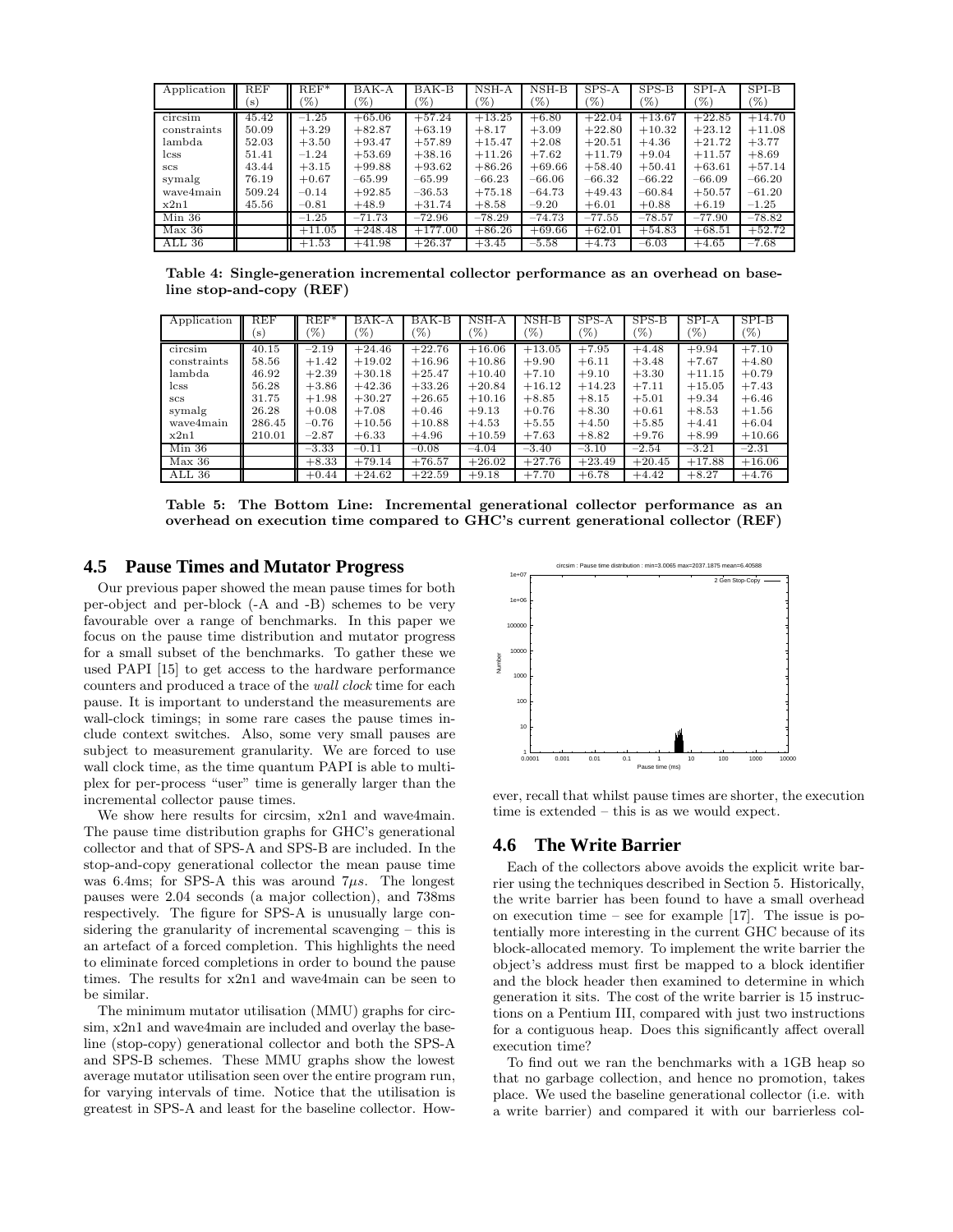

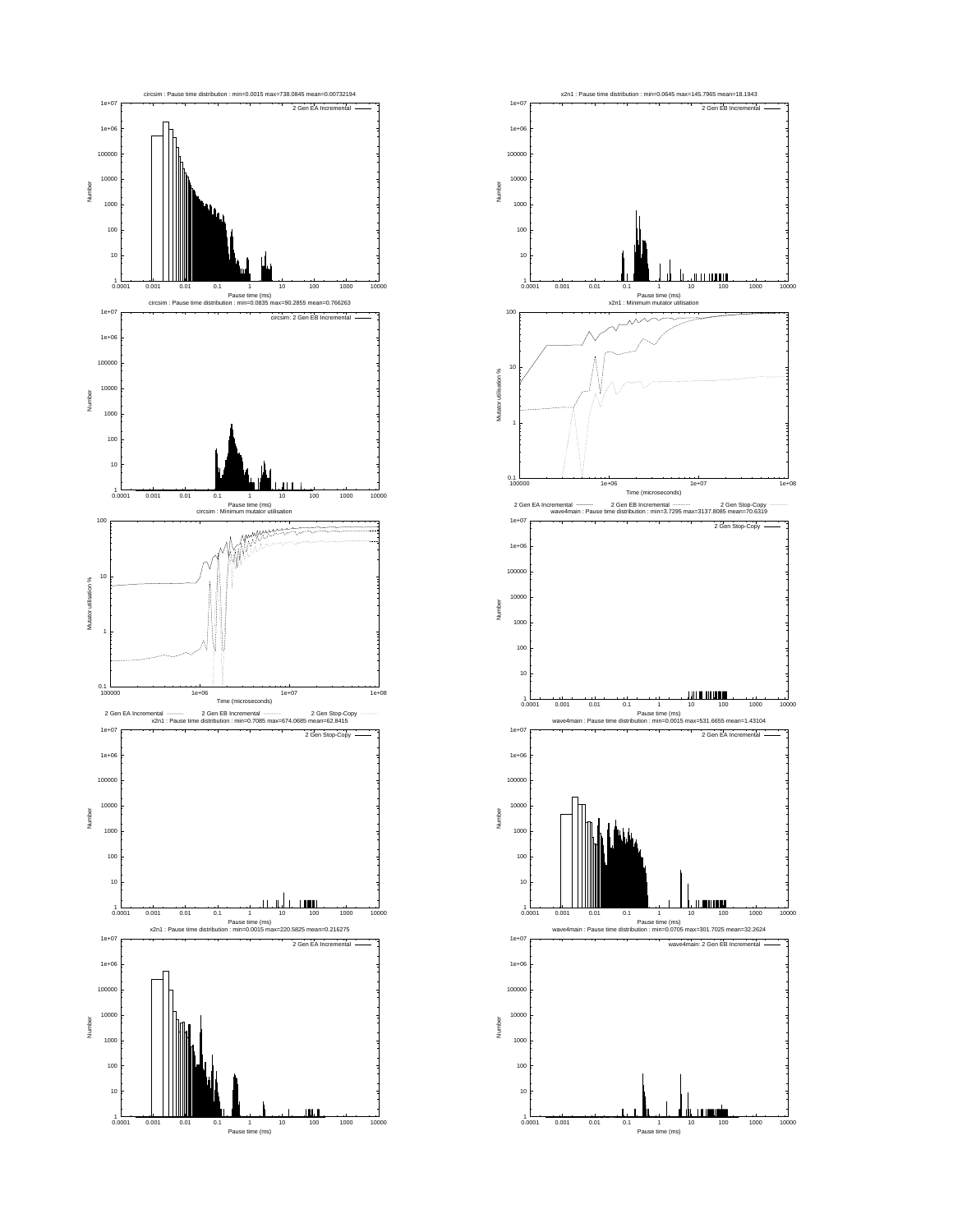

lector with specialised thunk code, but running in a nonincremental mode (SPI-SC). Actually, only the young generation variant of the thunk code will be executed as no objects are ever promoted. Since neither collector executes, the difference is in the mutator code to implement the barrier. We then re-ran the benchmarks with the same collectors, but using the standard heap sizing policy – two generations and two tenuring steps – so that garbage collection and object promotion now occur. The results are shown in Table 6. Note, the REF times differ to those of Table 4 because different machines were used for the execution of the benchmarks (see Section 4).

Running in a 1GB heap the SPI-SC figures indicate the maximum benefit that can be expected from removing the write barrier – if all objects sit in the young generation then the write barrier is wholly superfluous. The figures show that removing the barrier altogether would only gain around 1.7% in performance averaged over all benchmarks. The figures for the standard configuration show the benefit in more typical situations. The conclusion is that, despite the relatively expensive write barrier in GHC, the barrier overheads are actually very small.

# **5. BRIDGING THE GENERATION GAP**

Although for many applications removal of the write barrier doesn't pay, it is possible in principle to eliminate it using the same specialisation trick that we used to optimise our Non-stop Haskell collector. For the generational collector of "Eager Haskell" [12], or some write-intensive applications, the optimisation may be worthwhile, and so we outline here how it can be done.

|             |              | 1GB Heap |            | Standard Heap |
|-------------|--------------|----------|------------|---------------|
| Application | $_{\rm REF}$ | SPI-SC   | <b>REF</b> | SPI-SC        |
|             | (s)          | %        | (s)        | (%)           |
| circsim     | 14.06        | $-0.07$  | 38.68      | $+0.34$       |
| constraints | 13.79        | $+1.96$  | 53.96      | $+4.78$       |
| lambda      | 22.26        | $+0.04$  | 44.27      | $+5.35$       |
| <i>css</i>  | 17.77        | $-4.11$  | 53.95      | $+1.72$       |
| <b>SCS</b>  | 18.86        | $+2.01$  | 27.19      | $-0.59$       |
| symalg      | 35.31        | $-0.04$  | 28.04      | $+0.11$       |
| x2n1        | 11.90        | $-3.87$  | 71.70      | $-3.38$       |
| ALL 36      |              | $-1.67$  |            | $-0.51$       |

Table 6: Costing the write barrier

We want to achieve two effects:

1. We would like there to be no write barrier when updating thunks in the young generation as these updates cannot generate inter-generational pointers.

2. When updating an object in the old generation we would like the thunk to be added to the remembered set automatically either when it is entered or when it is eventually updated.

The bottom line is that we want the update code to be different for the young and old generations. The trick is to hijack the info table pointer associated with a thunk at the point where the garbage collector promotes it so that it behaves differently depending on the generation in which it sits.

The simplest modification requires one additional variant of the thunk entry code (each thunk is specialised) that will be used only when the object has been promoted (designated a thunk barrier). The thunk barrier code adds the thunk to the remembered set immediately after it has been black-holed. Note that we cannot do this before black holing because the act of adding to the remembered set would corrupt the payload (recall that the remembered set is a list formed by chaining objects together – Section 3.5).

Technical detail: Note that this requires eager black holing. The alternative is to wait until the next garbage collection and do the black holing whilst scanning the update frames on the stack. This is called lazy black holing and is shown in [19] to be cheaper than black holing thunks at the point where they are entered. Note also that promoting a black hole requires the object to be added to the remembered set.

This *add-on-entry* scheme is actually not a new idea. Niklas Rojemo proposed the idea in [16] to enable tenuring policies to be modified with low overhead. The disadvantage is that the list will contain many objects in the "black hole" state for which no inter-generational pointers yet exist: these (may) appear when the object is eventually updated. This adds an overhead to minor collections because the remembered set that is scanned as part of the root set for the young generation can now be significantly longer.

A better approach is to arrange for the object to be added to the remembered set when it is  $updated$  – this may happen some time after the object has been entered, as explained earlier. This add-on-update scheme requires a second (generic) variant of the update frame for the old generation which additionally adds the updated thunk to the remembered set. The entry code for the old generation is the same as for the young generation except that it pushes the modified update frame. The code bloat for thunk and (single) update frame specialisation is on average 14.5% across all the benchmarks before combination with the incremental collector variants.

To complete the picture, self-scavenging variants of both the original entry code and thunk barrier entry code are needed as before: a total of four specialised thunk variants. Figure 5 shows a thunk and its four specialised variants. The example shows the info pointer set as it would be after promotion, before the thunk has been updated and after it has been scavenged during garbage collection. The picture would be the same for a promoted thunk when the garbage collector is off.

Although the code bloat as described would be substantial we can again choose to share the entry code that is common to each. Our previous evaluation shows that this gives almost identical performance whilst reducing the code bloat.